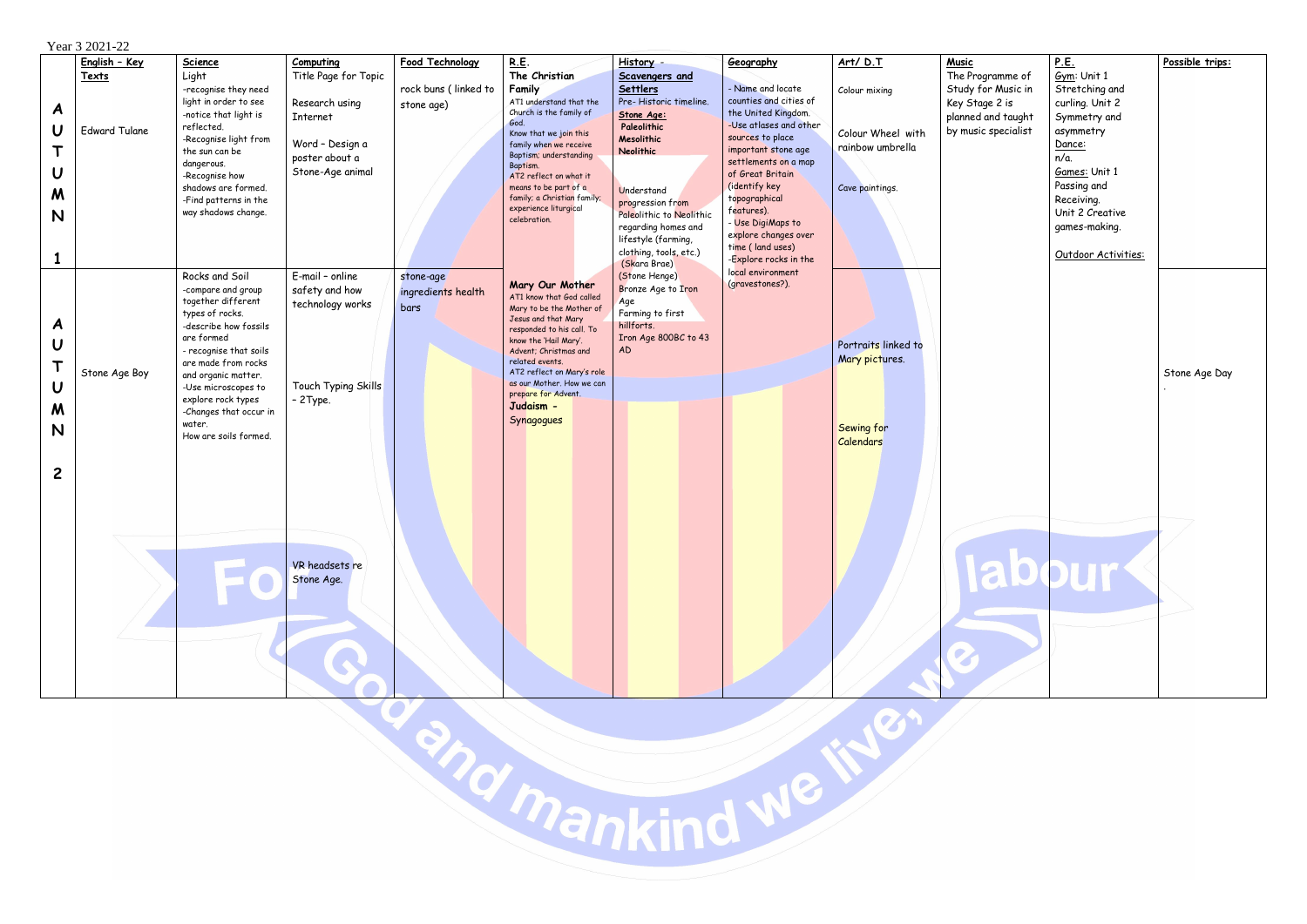## Year 3 2021-22

|                |                 | Volcanoes - linked to  | Networks including |                            | Called to Change                                        | <b>Best of Britain</b>   | The British Isles.     |                             | <b>Music</b> |
|----------------|-----------------|------------------------|--------------------|----------------------------|---------------------------------------------------------|--------------------------|------------------------|-----------------------------|--------------|
|                |                 | previous rock unit     | the internet       |                            | AT1 know that Jesus                                     | L.i. tbat know about     | Define British Isles - | Using drawing pencil        | The Pro      |
|                | <b>Iron Man</b> | and geography unit.    |                    |                            | called people to change;                                | significant buildings in | countries and counties | Understand the              | Study f      |
|                |                 |                        |                    |                            | His teachings on sorrow                                 | our locality             |                        | textures and shades         | Key Sto      |
| $\mathsf{s}$   |                 |                        |                    |                            | and forgiveness; it is not                              | <b>Tudor Barn</b>        | -Use compass ponts and | that can be created         |              |
|                |                 |                        | Digimaps           |                            | easy to change; Sacrament<br>of Reconciliation; Act of  | <b>Eltham Palace</b>     | grid refrences         |                             | planned      |
| P              |                 |                        |                    |                            | Sorrow; Lent.                                           | School bldg.             | (Ordnance Survey)      | with different              | by musi      |
| R              |                 |                        |                    |                            | AT2 how Jesus called us                                 | Golf Club                | - Use fieldwork to     | shades of pencil            |              |
|                |                 |                        |                    |                            | to change; how we can use                               |                          | observe and measure    |                             |              |
| I              |                 |                        | Flowol - Iron Man  |                            | Lent as an aid to change;                               | Research British food    | physical features in   |                             |              |
|                |                 |                        | mimic              |                            | what it means to say we<br>are sorry; forgiveness.      | traditions               | local area.            | Draw a landmark             |              |
| N              |                 |                        |                    |                            |                                                         |                          | - time zones - Prime/  | building using              |              |
| G              |                 |                        |                    |                            |                                                         | -Significant British     | Greenwich Meridian     | sketching pencils           |              |
|                |                 |                        |                    |                            |                                                         | individuals in the past  |                        |                             |              |
|                |                 |                        |                    |                            |                                                         | who have contributed     |                        | To complete a               |              |
|                |                 |                        |                    |                            |                                                         | to national and          |                        | <b>William Morris</b>       |              |
| $\mathbf{1}$   |                 |                        |                    |                            |                                                         | international            |                        |                             |              |
|                |                 |                        |                    |                            |                                                         | achievements (non-       |                        | pattern                     |              |
|                |                 |                        |                    |                            |                                                         | white)                   |                        | To design a block           |              |
|                |                 |                        |                    |                            | <b>Eucharist</b>                                        | - Significant historical |                        | print in the style of       |              |
|                |                 |                        | Use software to    |                            | AT1 why is Sunday                                       | events in our own        |                        | <b>William Morris</b>       |              |
|                |                 |                        | create repeated    |                            | special?; learning about the                            | locality.                |                        |                             |              |
|                |                 |                        | pattern design.    |                            | Mass; resurrection;                                     |                          |                        |                             |              |
|                |                 |                        |                    |                            | AT2 how to make Sunday a<br>special day; giving thanks; |                          |                        |                             |              |
|                |                 |                        |                    |                            | how to behave at Mass;                                  |                          |                        |                             |              |
|                |                 |                        |                    |                            | sacred parts of the Mass.                               |                          |                        |                             |              |
|                |                 |                        |                    |                            |                                                         |                          |                        |                             |              |
|                |                 | Plants and growing     |                    | <b>Traditional English</b> |                                                         |                          |                        | Repeated design             |              |
| $\mathsf{S}$   |                 | -identify and describe |                    | Fare - explore local       |                                                         |                          |                        | printing using block        |              |
| P              | The Twits       | functions of parts     |                    | ingredients                |                                                         |                          |                        |                             |              |
|                |                 | -explore requirements  |                    |                            |                                                         |                          |                        | printing - William          |              |
| R              |                 | for life and growth.   |                    |                            |                                                         |                          |                        | Morris.                     |              |
|                |                 | -investigate water     |                    |                            |                                                         |                          |                        |                             |              |
| I              |                 | transportation within  |                    | Afternoon Tea              |                                                         |                          |                        | To design a pattern in      |              |
| N              |                 | plants.                |                    |                            |                                                         |                          |                        | the style Althea<br>Mc Nish |              |
|                |                 | -explore role in life  |                    | Scone making               |                                                         |                          |                        |                             |              |
| G              |                 | cycle of plants.       |                    |                            |                                                         |                          |                        |                             |              |
|                |                 |                        |                    |                            |                                                         |                          |                        | Create a Althea             |              |
|                |                 |                        |                    |                            |                                                         |                          |                        | McNish design using         |              |
| $\overline{c}$ |                 |                        |                    |                            |                                                         |                          |                        | Chalk and oil pastels       |              |
|                |                 |                        |                    |                            |                                                         |                          |                        |                             |              |
|                |                 |                        |                    |                            |                                                         |                          |                        |                             |              |
|                |                 |                        |                    |                            |                                                         |                          |                        |                             |              |
|                |                 |                        |                    |                            |                                                         |                          |                        |                             |              |
|                |                 |                        |                    |                            |                                                         |                          |                        |                             |              |
|                |                 |                        |                    |                            |                                                         |                          |                        | Easter Cards                |              |
|                |                 |                        |                    |                            |                                                         |                          |                        | Paper technology pop        |              |
|                |                 |                        |                    |                            |                                                         |                          |                        | up card                     |              |
|                |                 |                        |                    |                            |                                                         |                          |                        |                             |              |
|                |                 |                        |                    |                            |                                                         |                          |                        |                             |              |
|                |                 |                        |                    |                            |                                                         |                          |                        |                             |              |
|                |                 |                        |                    |                            |                                                         |                          |                        |                             |              |
|                |                 |                        |                    |                            |                                                         |                          |                        |                             |              |
|                |                 |                        |                    |                            |                                                         |                          |                        |                             |              |
|                |                 |                        |                    |                            |                                                         |                          |                        |                             |              |
|                |                 |                        |                    |                            |                                                         |                          |                        |                             |              |
|                |                 |                        |                    |                            |                                                         |                          |                        |                             |              |
|                |                 |                        |                    |                            |                                                         |                          |                        |                             |              |
|                |                 |                        |                    |                            |                                                         |                          |                        |                             |              |
|                |                 |                        |                    |                            |                                                         |                          |                        |                             |              |
|                |                 |                        |                    |                            |                                                         |                          |                        |                             |              |
|                |                 |                        |                    |                            |                                                         |                          |                        |                             |              |
|                |                 |                        |                    |                            |                                                         |                          |                        |                             |              |
|                |                 |                        |                    |                            | <b>Prankind</b>                                         |                          |                        |                             |              |
|                |                 |                        |                    |                            |                                                         |                          |                        |                             |              |